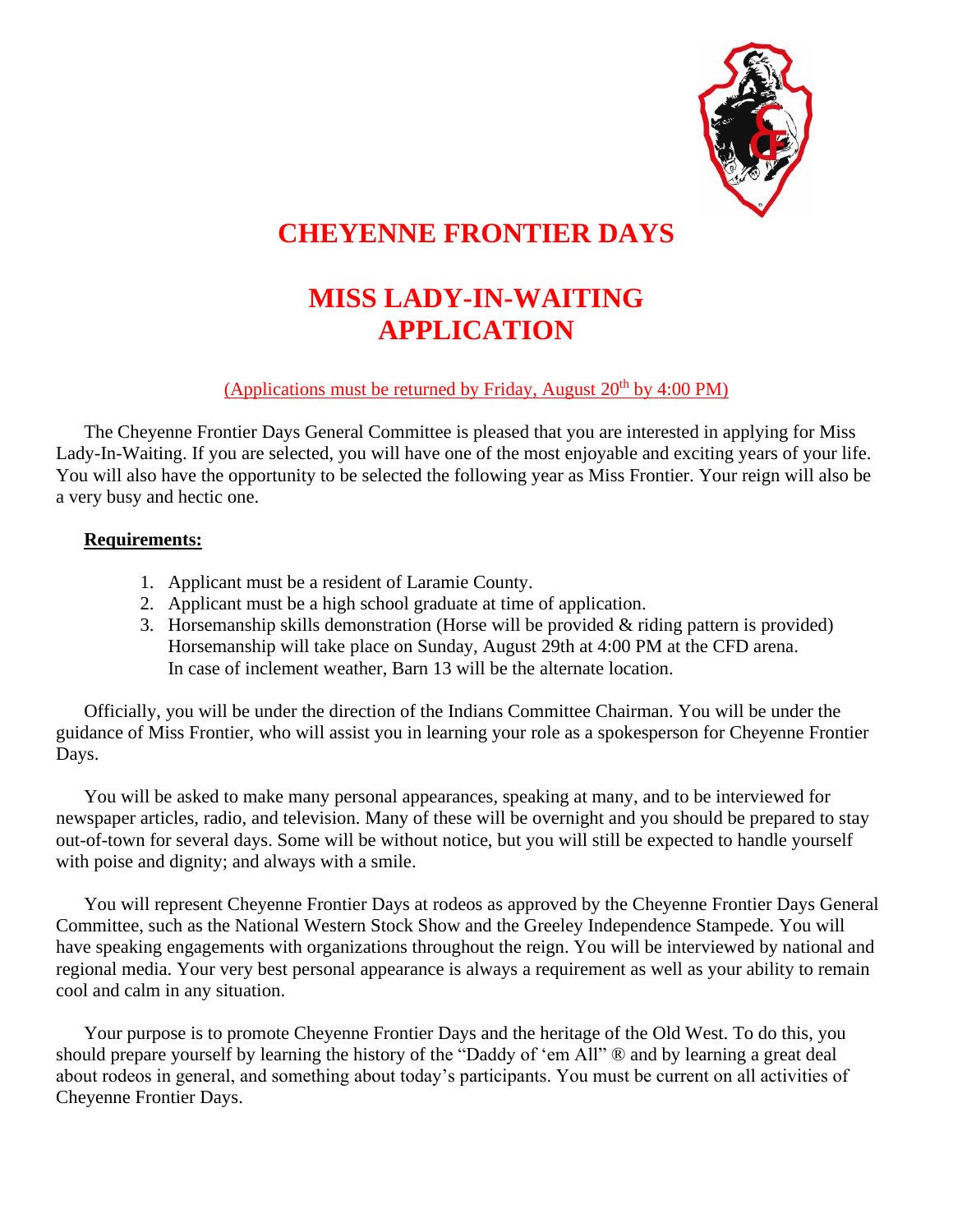### **CHEYENNE FRONTIER DAYS Lady-In-Waiting Application 2021**

*Content, organization, accuracy, and clarity of materials in this application and notebook will be used as criteria to select the next Lady-In-Waiting. The notebook/portfolio, which details your accomplishments and background, must be included with your application.* Any letters of recommendation should be included in your notebook or hand delivered to CFD Headquarters prior to the personal interview date.

All applicants are required to appear before the Cheyenne Frontier Days General Committee for **Horsemanship judging** on **Sunday, August 29, 2021 at 4:00 PM** and a **Personal Interview** on **Monday, August 30, 2021 at 5:00 PM at CFD Headquarters.** A short *icebreaker* will begin at 5:00 PM followed by interviews beginning at 6:00 PM.

> **Important Dates: Application deadline: Friday, August 20th by 4:00 PM Horsemanship: Sunday, August 29th at 4:00 PM Interviews: Monday, August 30th at 5:00 PM**

#### **Questions: Phone: 778-7201 CFD Headquarters**

| ADDRESS: New York Contract the Contract of the Contract of the Contract of the Contract of the Contract of the Contract of the Contract of the Contract of the Contract of the Contract of the Contract of the Contract of the |  |
|--------------------------------------------------------------------------------------------------------------------------------------------------------------------------------------------------------------------------------|--|
|                                                                                                                                                                                                                                |  |
| PARENTS' NAMES: LEADERSTAND AND THE SERIES OF THE SERIES OF THE SERIES OF THE SERIES OF THE SERIES OF THE SERIES OF THE SERIES OF THE SERIES OF THE SERIES OF THE SERIES OF THE SERIES OF THE SERIES OF THE SERIES OF THE SERI |  |
| YEARS OF HORSEBACK RIDING: _______________                                                                                                                                                                                     |  |
| EDUCATION: HIGH SCHOOL ATTENDED: _______________________YEAR GRADUATED: _________                                                                                                                                              |  |
|                                                                                                                                                                                                                                |  |
|                                                                                                                                                                                                                                |  |
|                                                                                                                                                                                                                                |  |
|                                                                                                                                                                                                                                |  |
| SUPERVISOR: New York Supervisors and the set of the set of the set of the set of the set of the set of the set of the set of the set of the set of the set of the set of the set of the set of the set of the set of the set o |  |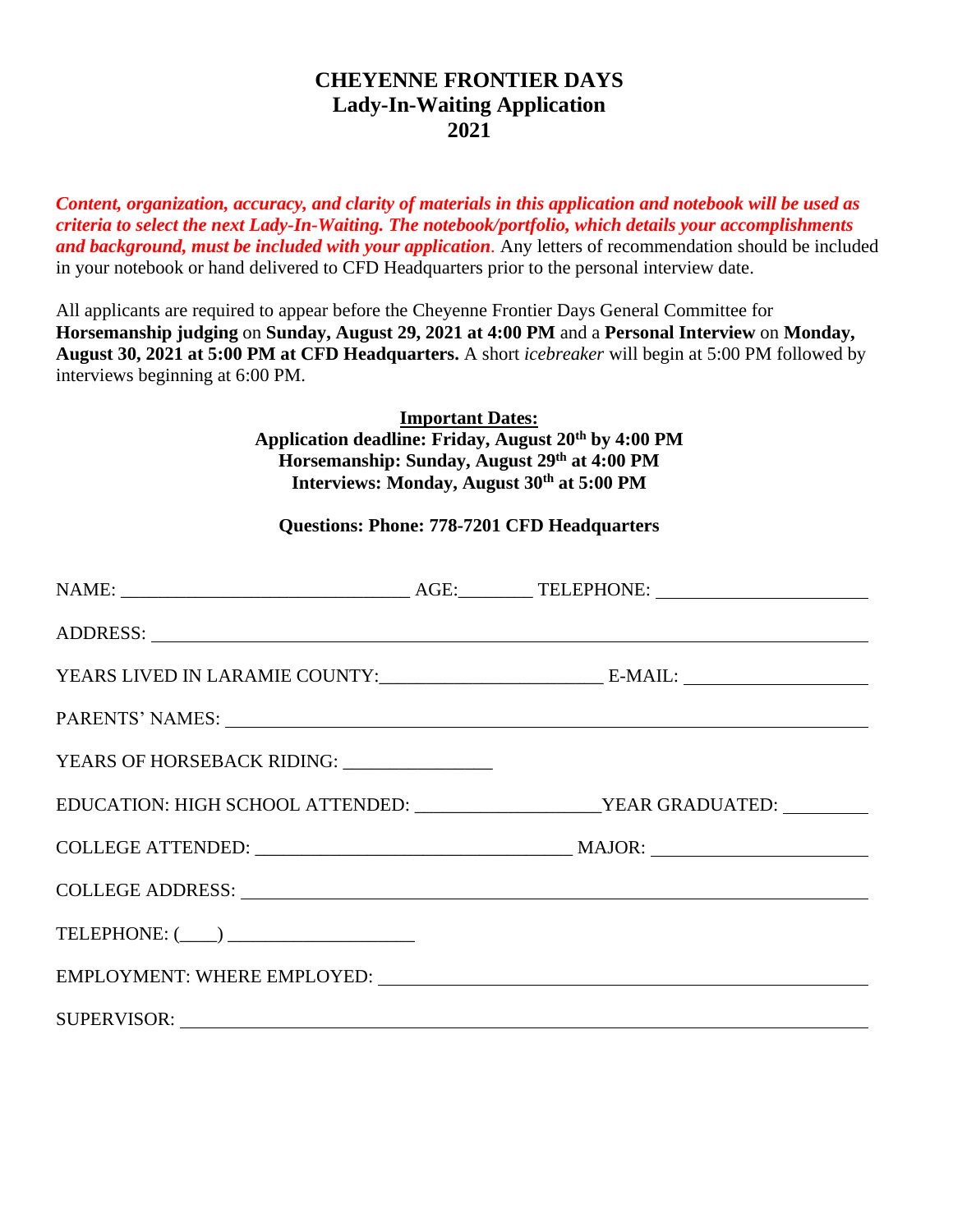COLLEGE:

ACHIEVEMENTS, AWARDS, HONORS:

Tell us about yourself and your family. (Use an attachment if necessary).

Why do you want to be Miss Lady-in-Waiting? (Use an attachment if necessary).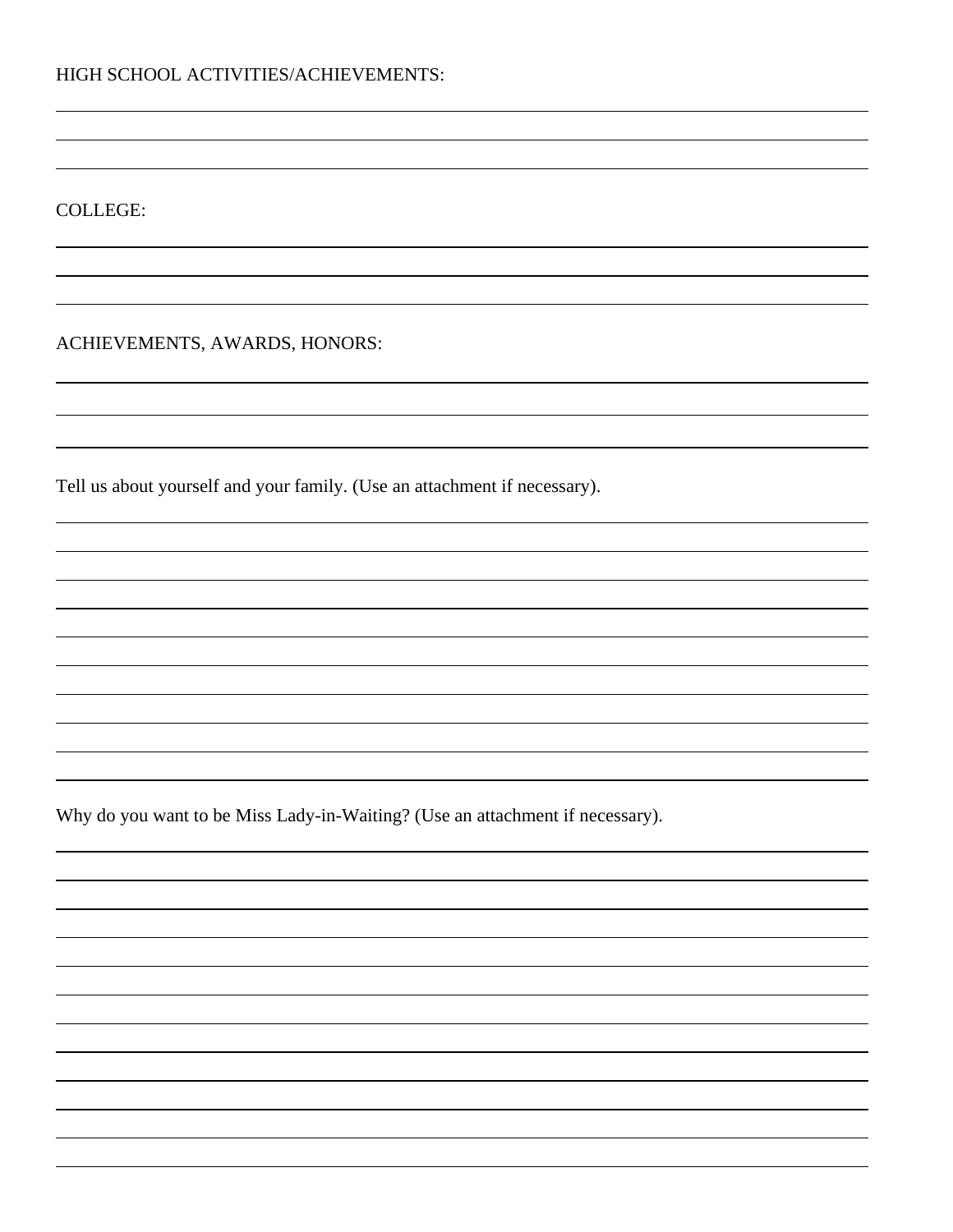FAMILY INVOLVEMENT IN CHEYENNE FRONTIER DAYS (Include anything you or your family members have participated in with regards to any aspect of Cheyenne Frontier Days):